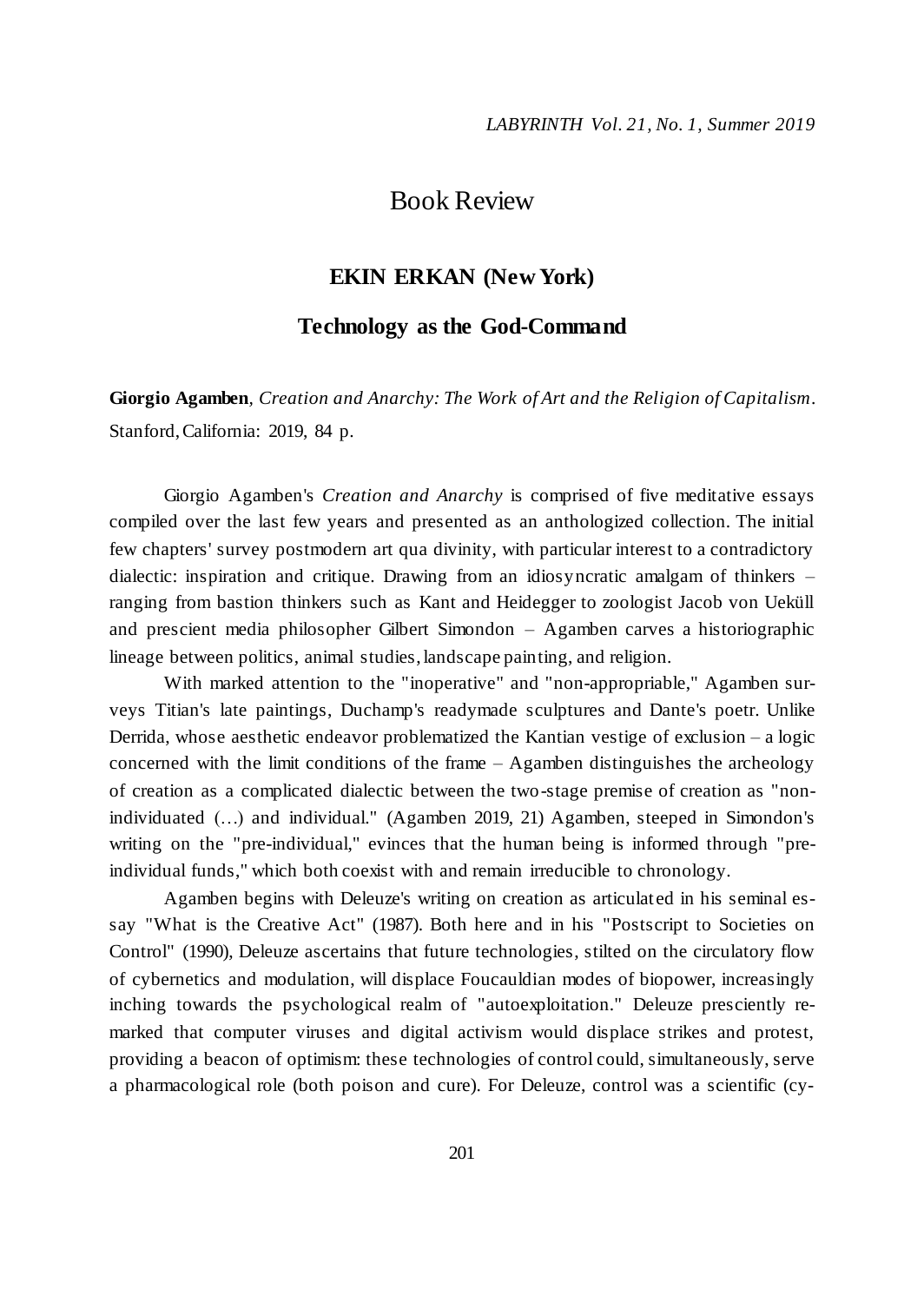bernetic) and ontological category, which allotted for the emancipatory politics of the "creative act."

Drawing from Deleuze's late work, Agamben further develops the categorical dialectic between "creation," a marker of potential, and resistance, or impotential. Understanding art as the nexus of liberation, Agamben remarks that "each act of creation there is something that resists and opposes expression." (Agamben 2019, 18) Agamben's erudite analysis is validated by the appropriative cycle of the art market, whose economic imperative suspends the creative freedom of artistic "self-reference."

Moving from art objects to the dynamic inquiry of being and history, Agamben invokes a theological query vis-à-vis the polysemy of languages, underscoring that *archē* is both the Greek word for "command" and "origin." (ibid., 51) Such is the crux of this book, which ultimately concerns the collective closure between the archeology of the command and the doctrine of transmittance. Conceding that power cannot be defined solely by its capacity to confer obedience, Agamben asks "[w]hat is a command from the point of view of language? What are its grammar and its logic?" (ibid., 55)

Examining Aristotle's *Poetics*, Agamben illuminates that Aristotle, and the subsequent Western tradition of logic-cum-metaphysics, excludes non-apophantic discourse. In both Aristotle's *Poetics* and Parmenides' *On Nature*, the fundamental ontological proposition assumes the form "*esti gar einai*, 'there is actually being'"; Agamben asks that we imagine another proposition, which inaugurates a distinct ontology – "*estō gar einai*, 'let there actually be being.'" (ibid., 59)

According to Agamben there are, in Western culture, two ontologies, distinct though not unrelated: the first is the ontology of the "apophantic assertion," which is expressed in the indicative. The second is the ontology of the command, which is expressed in the imperative. Non-apophantic language, or discourse that can be neither true nor false, was originally abandoned to the competence of rhetoricians, moralists, and theologians, which inadvertently meant renouncing any astute philosophical inquiry of the command. How, then, can we attempt to understand what happens when someone expresses non -apophantic discourse in the form of an imperative, as, for example, in the command "walk"?

As opposed to the third person, or indicative (e.g. "he walks"), the imperative is a "simple semanteme," or an expression that expresses the pure ontological relation between language and the world. (ibid., 57) The "simple semanteme" is used in a non-denotative mode: it does not refer to a concrete segment of the world or to a state of things but, instead, serves to intimate something to the receiver. Such is the nature of the command,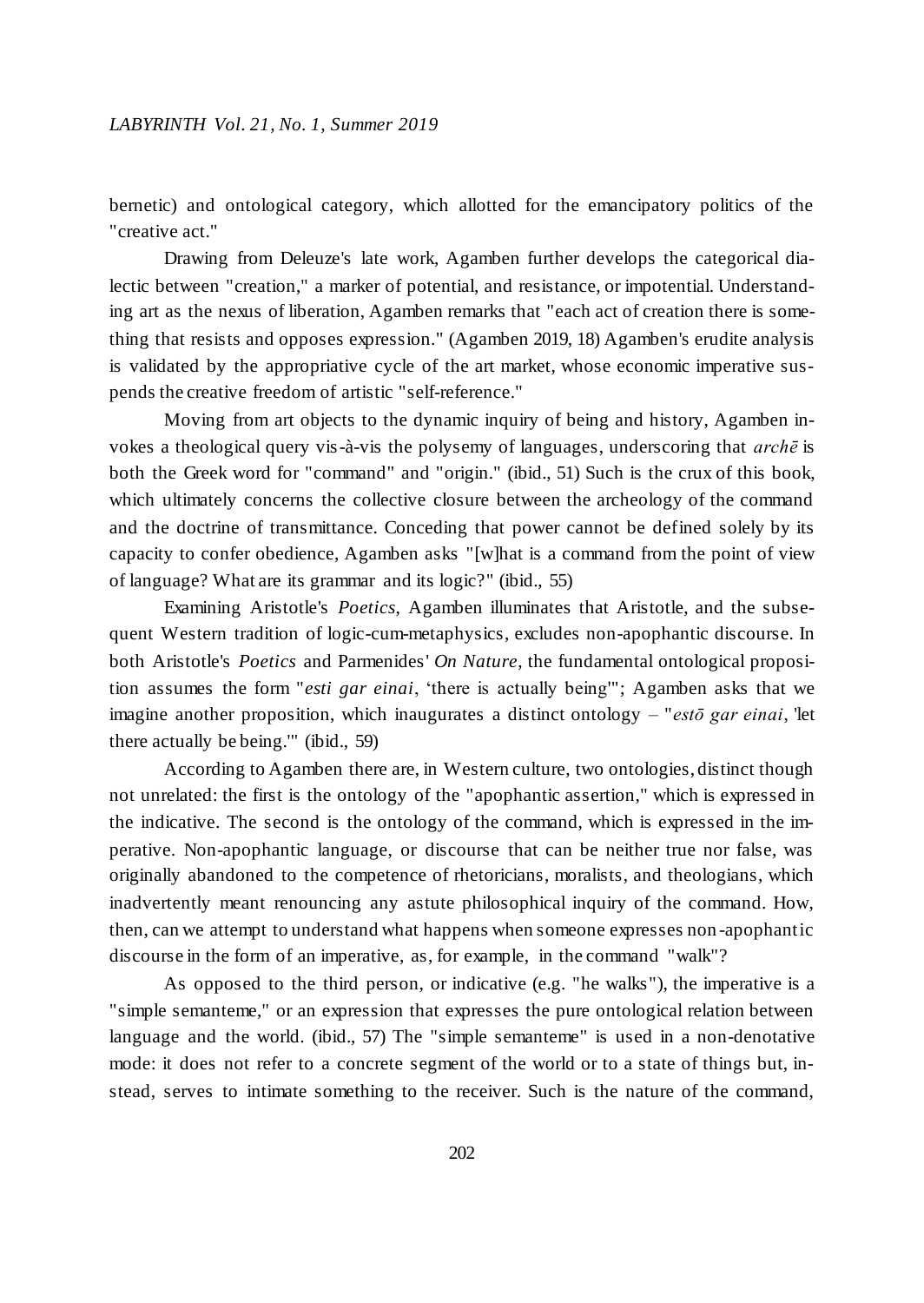typified by God's commanding Abraham to sacrifice Isaac: it does not describe a relation between the world and language but, instead, enjoins the two.

Following Agamben, the linguistic partition corresponds to the partition of the Real – it is critical that we recognize that Agamben is working within the metaphysical tradition of immanence, whereby language is entirely disparate from the psychoanalytic/post-Lacanian Real (where the linguistic partition, as well as the jurisprudent/legal partition, correspond to the Big Other). Agamben bisects the Real into two correlated, though distinct, spheres: the first (assertive) ontology defines and governs the sphere of philosophy and science; the s econd (performative) sphere is that of "law, religion and magic." (ibid., 59). Agamben proffers this latter sphere as that of God's edict and His Commandments, this is also the realm of Kantian indistinct judgments and aesthetics. As such, Agamben facilitates a bricolage between the command and art, theology and aesthetics.

The imperative also couples the human to the ethereal: through prayer, humans address God, much like God addresses human beings through the command. This is the Janus-faced "bipolar machine" of Western ontology – the "performative" represents the survival in language of an epoch when the relation between words and things was not apohantic but, instead, had the form of a command. Following Agamben, one could say, thus, that the "performative" represents a "crossover between the two ontologies " (ibid., 60), in which the command has taken the place of the ontology of the assertion, not in the clear form of an imperative but in the form of an invitation, warning, advice, etc. God 's word is given in the name of security, as the command takes the form of an operation, given and taken by God's worshipers.

Relating his study to today's forms of control, Agamben muses over the sphere of technological apparatuses, with particular credence to the "commands" contained in texting, coding, or electronic typography. Such apparatuses are defined by the subjects who use them and their belief that they, themselves, are "commanding" these apparatuses by pushing buttons – on the computer keyboard these are, in fact, defined as "commands." In truth, however, these apparatuses do "nothing but obey a command already inscribed in the very structure of the apparatus" (ibid., 61), as substantiated by circuit boards and preprogrammed lines of code.

As the religious veil was a reminder of freedom's limits, today's technologic constraints assume ubiquitous control. As Agamben notes, today's denizens are "beings who incessantly obey in the very gesture with which they impart a command" (ibid.). Agamben's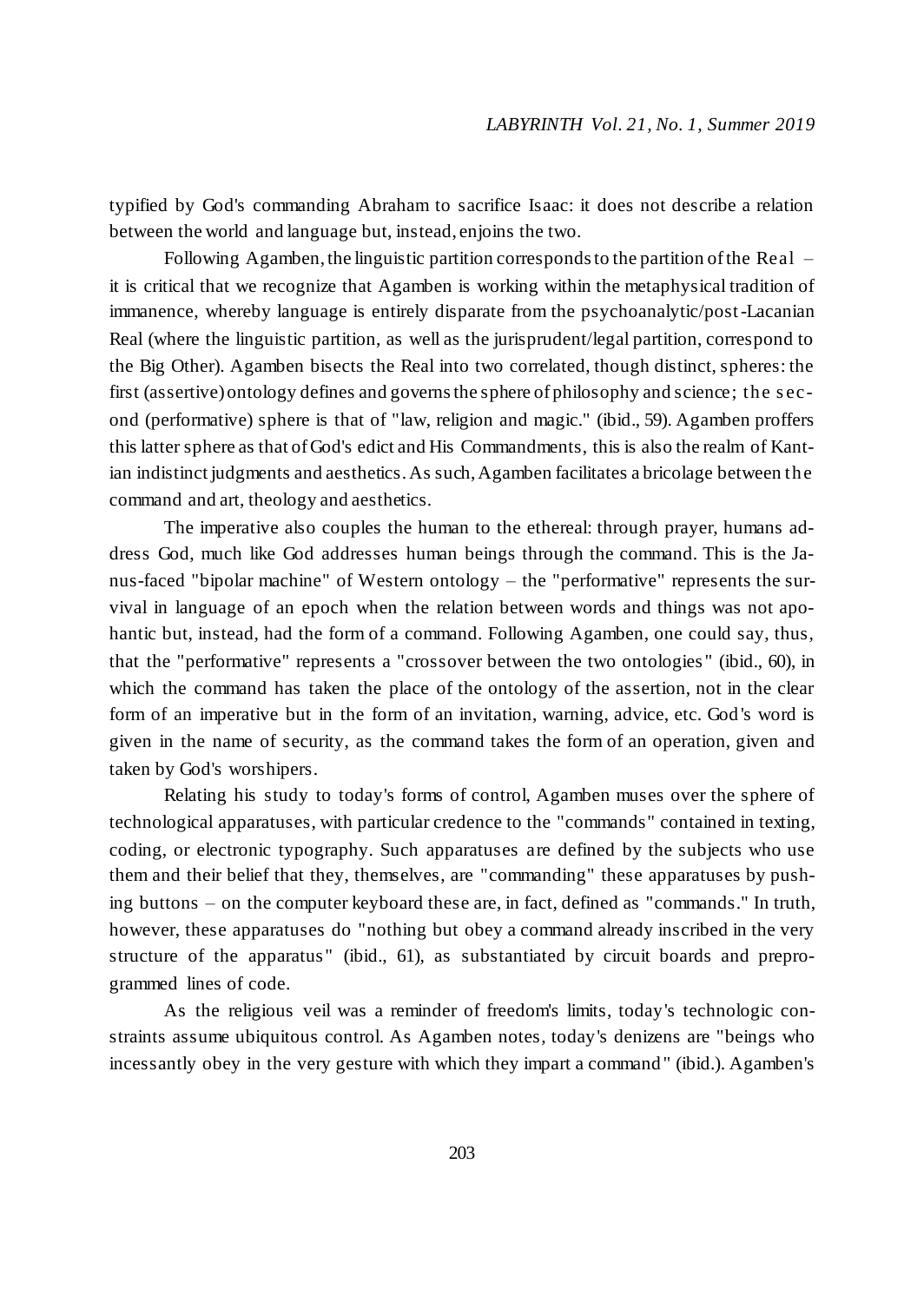strict determinism unfastens notions of free will rooted in epiphenomenal convictions and our technological apparatuses serve the same role as God's edict, that "Thou shalt not..."

Furthering his "archaeology of the command," Agamben introduces the command's clandestine companion – the will. Following Nietzsche, Agamben affirms that "willing means nothing other than commanding." (ibid., 62) Where Greek philosophy posited *dynamis*, or potential, at its center, Christian theology, the Scholastics and modern philosophy place the will at its center. For Agamben, the will's superseding the command marks the threshold between the ancient and the modern epoch. Where the "ancient man" was a being of potential, or "a being who *can*," the "modern human being is a being of will, a subject who wills." (ibid., 63)

For Agamben, the decomposition of the ethical experience and declension of dynamism is modernity's epochal tenet, inflamed by our apparatuses, which simply make control more visible. Returning to God's omnipotence, Agamben analyses the status of dogma. Recalling that the Council of Nicea reads, "[w]e believe in one God the omnipotent Father," Agamben illuminates the obverse "scandal of divine omnipotence," whereby God wields absolute unconditional power:

If God can do everything [...] it follows he could do anything that did not imply a logical impossibility, for example become incarnate not in Jesus but a worm or, even more scandalously, in a woman, or even damn Peter and save Judas or lie end do evil or destroy his entire creation. (ibid., 64)

The "divine potential's" shadow is the irrational and the ridiculous, which, historically, has neurotically occupied theologians' thought. Following the Scholastic tradition, Agamben decouples *potentia absoluta*, God's "abstract potential," from *potentia ordinate*, or "the command God has imposed on the will." (ibid., 65) Returning to the apparatus, we see that it sublimates the command, occupying the strategic function of containing and curbing potential, bracing a limit to the unbridled anarchic chaos and the immensity of divine omnipotence.

Agamben's final passage is his most perceptive, as it reconciles the apparatus with capitalism. Today's Benjaminian philosopher par-excellence, Agamben culls Benjamin's penetrating posthumous fragment, "Capitalism as Religion." It was in this essay that Benjamin argued that capitalism does not only represent the secularization of the Protestant faith, as Max Weber had claimed, but that it is simultaneously "essentially a religious phenomenon, which developed in a parasitical way *from* Christianity." (ibid., 67, emphasis added) According to Benjamin, capitalism is a "cultic religion" (ibid., 68), uninterested in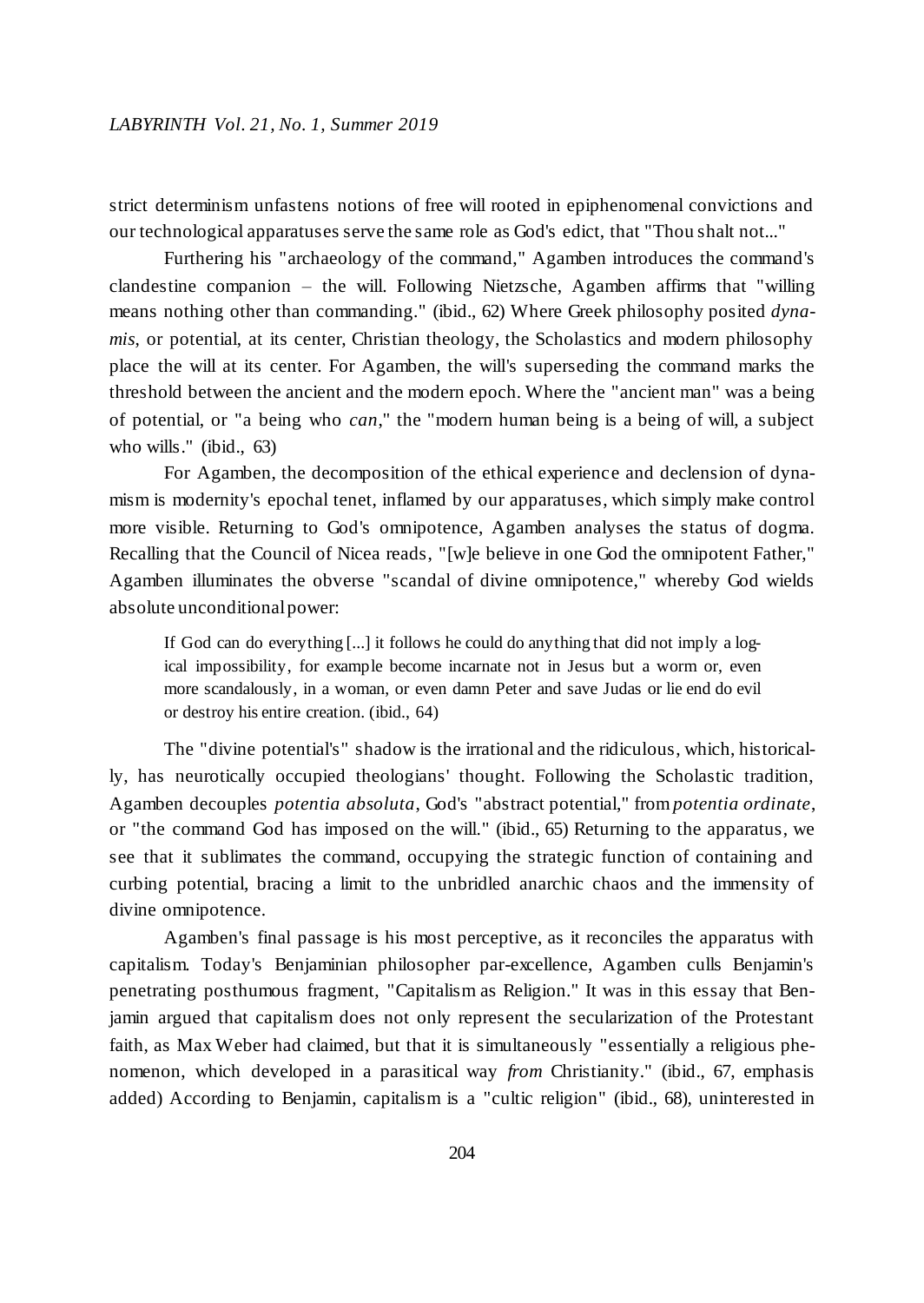ideation, atonement, or the expiation of guilt but aimed, instead, at *creating* guilt, itself. As evidenced by capitalism's conspiratorial admixture of "labor and the feast," modern capitalism's celebratory mode is invested in ludic play.

Agamben deftly anchors his analysis in a historical index: August 16, 1971, the day that, under the presidency of Richard Nixon, the convertibility of the dollar into gold was suspended, evacuating money of any value that is not purely self-referential. Thus rang the death knell of the state's "exercise of monetary sovereignty." (ibid., 67) This lineage can be traced back to fiduciary paper money assuming the role of credit by displacing metallic money, which was originally valued for its content of precious metal. However, after August 1971, money functioned as a credit both founded in, and corresponding to, itself and itself, solely.

Drawing from religion scholar David Flusser's research on the word *pistis*, the Greek term that Jesus and the Apostles used for "Faith,"and *pistēos*, which banks use for "credit," Agamben traces the etymological lineage between faith and *creditum*. Demonstrating that capitalism, emancipated from the object, has its nexus in pure faith, Agamben demonstrates that "[c]apitalism, then, is a religion in which faith – credit – has been substituted for God. Said differently, since the pure form of credit is money, it is a religion whose God is money." (ibid., 70) The bank is the high priestess, administering the sacrament of credit-debt to the faithful.

Where Moses' destruction of the golden calf annulled its idolatrous connection, the decision to suspend gold's convertibility affirmed credit's absoluteness as a purely immaterial being, or *ousia*. Exacerbated by digitization, today's "finance capitalism" is the realm of solvency and the immaterial; labor is primarily extracted by unwitting knowledge -workers (e.g. metadata-producers surfing the web) rather than workers at the factory. Not solely businesses but families and individuals, too, are made to live on credit or debit.

Returning to his linguistic bricolage, Agamben argues that, just as money constitutes objects as commercial commodities, "so does language refer to things by rendering them sayable and communicable" qua denotative signification. (ibid., 70) Severed from its referents, language "communicates nothing" and, consequently, celebrates its ephemeral triumph over the world. Detached from gold, money exhibits its own "nothingness" as an absolute measure.

Augmenting his thesis, Agamben states that the capitalist religion declares a "state of permanent crisis," drawing on "*crisis*," which, etymological, means "[d]efinitive judgment." (ibid., 74) As a state of exception that becomes normalized, the eschatology of "cap